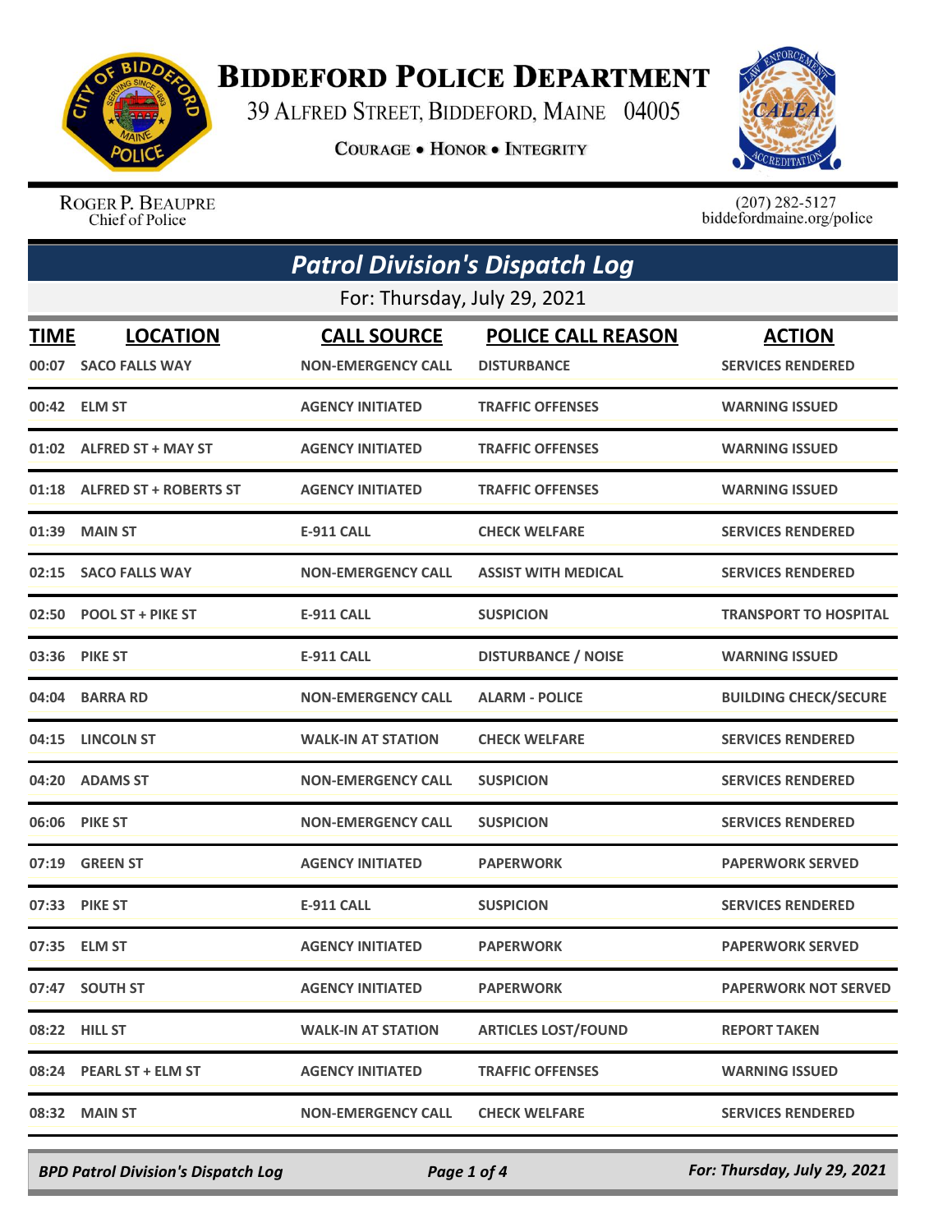| <b>TIME</b>  | <b>LOCATION</b>                                         | <b>CALL SOURCE</b>                              | <b>POLICE CALL REASON</b>                                             | <b>ACTION</b>                |
|--------------|---------------------------------------------------------|-------------------------------------------------|-----------------------------------------------------------------------|------------------------------|
| 08:59        | <b>MCKENNEY DR</b>                                      | <b>AGENCY INITIATED</b>                         | <b>PRO-ACTIVE DV RESPONSE TEAM</b>                                    | <b>NO VIOLATION</b>          |
|              | 09:10 POOL ST                                           | <b>AGENCY INITIATED</b>                         | <b>COMMUNITY ENGAGEMENT</b>                                           | <b>SERVICES RENDERED</b>     |
| 09:25        | MILE STRETCH RD + GILBERT PL                            | <b>RADIO</b>                                    | <b>SHELLFISH VIOLATION</b>                                            | <b>NO VIOLATION</b>          |
| 09:36        | <b>MAIN ST</b>                                          | <b>E-911 CALL</b>                               | <b>CHECK WELFARE</b>                                                  | <b>SERVICES RENDERED</b>     |
| 09:48        | ALFRED ST + BIDDEFORD GATEW RADIO                       |                                                 | <b>ROAD HAZARD</b>                                                    | <b>REFERRED OTHER AGENCY</b> |
| 09:57        | <b>PROSPECT ST</b>                                      | <b>RADIO</b>                                    | <b>CHECK WELFARE</b>                                                  | <b>TRANSPORT TO HOSPITAL</b> |
| <b>10:00</b> | <b>ELM ST</b>                                           | <b>NON-EMERGENCY CALL</b>                       | <b>TRESPASSING</b>                                                    | <b>WARNING ISSUED</b>        |
| 10:20        | <b>ELM ST</b>                                           | <b>AGENCY INITIATED</b>                         | <b>PAPERWORK</b>                                                      | <b>SUMMONS ISSUED</b>        |
|              | DEFENDANT: JUVENILE - J  AGE: 13  RESIDENT OF: SACO, ME |                                                 |                                                                       |                              |
|              | <b>CHARGE: MINOR CONSUMING LIQUOR</b>                   |                                                 |                                                                       |                              |
|              | 10:25 POOL ST                                           | <b>AGENCY INITIATED</b>                         | <b>COMMUNITY ENGAGEMENT</b>                                           | <b>SERVICES RENDERED</b>     |
| 10:38        | <b>MAY ST</b>                                           | <b>NON-EMERGENCY CALL</b>                       | <b>TRESPASSING</b>                                                    | <b>GONE ON ARRIVAL</b>       |
| 10:46        | <b>ALFRED ST</b>                                        | <b>NON-EMERGENCY CALL</b>                       | <b>ALARM - POLICE</b>                                                 | <b>FALSE ALARM</b>           |
| 10:47        | <b>SACO FALLS WAY</b>                                   | <b>NON-EMERGENCY CALL</b>                       | <b>CIVIL COMPLAINT</b>                                                | <b>REPORT TAKEN</b>          |
| 11:12        | <b>HILLS BEACH RD</b>                                   | <b>NON-EMERGENCY CALL</b>                       | <b>SUSPICION</b>                                                      | <b>SERVICES RENDERED</b>     |
| 11:25        | <b>POOL ST + MARBLEHEAD LN</b>                          | <b>NON-EMERGENCY CALL</b>                       | <b>ANIMAL COMPLAINT</b>                                               | <b>SERVICES RENDERED</b>     |
| 11:32        | <b>TIBBETTS AVE</b>                                     | <b>NON-EMERGENCY CALL</b>                       | <b>ARTICLES LOST/FOUND</b>                                            | <b>SERVICES RENDERED</b>     |
|              | 11:36 ALFRED ST                                         | <b>NON-EMERGENCY CALL</b>                       | <b>BOLO</b>                                                           | <b>NEGATIVE CONTACT</b>      |
|              | 11:59 BRADBURY ST                                       | <b>WALK-IN AT STATION</b>                       | <b>PAPERWORK</b>                                                      | <b>SERVICES RENDERED</b>     |
|              | 12:19 YATES ST                                          | <b>RADIO</b>                                    | <b>SHELLFISH VIOLATION</b>                                            | <b>NO VIOLATION</b>          |
| 12:19        | <b>MARINER WAY</b>                                      | <b>E-911 CALL</b>                               | 911 MISUSE                                                            | <b>SERVICES RENDERED</b>     |
|              | 12:32 FOSS ST + POOL ST                                 | <b>NON-EMERGENCY CALL</b>                       | <b>ARTICLES LOST/FOUND</b>                                            | <b>SERVICES RENDERED</b>     |
|              | 13:11 ELM ST                                            | <b>E-911 CALL</b>                               | <b>BOLO</b>                                                           | <b>NEGATIVE CONTACT</b>      |
|              | 13:14 WEST ST                                           | <b>RADIO</b>                                    | <b>SUSPICION</b>                                                      | <b>REPORT TAKEN</b>          |
| 13:18        | <b>MAIN ST</b>                                          | <b>NON-EMERGENCY CALL</b>                       | <b>OPERATING UNDER INFLUENCE</b>                                      | <b>ARREST(S) MADE</b>        |
|              |                                                         |                                                 | DEFENDANT: CORNELIUS LEE WILKERSON  AGE: 50  RESIDENT OF: SANFORD, ME |                              |
|              | CHARGE: OUI (ALCOHOL)                                   | CHARGE: LEAVING SCENE OF MOTOR VEHICLE ACCIDENT |                                                                       |                              |
|              |                                                         |                                                 |                                                                       |                              |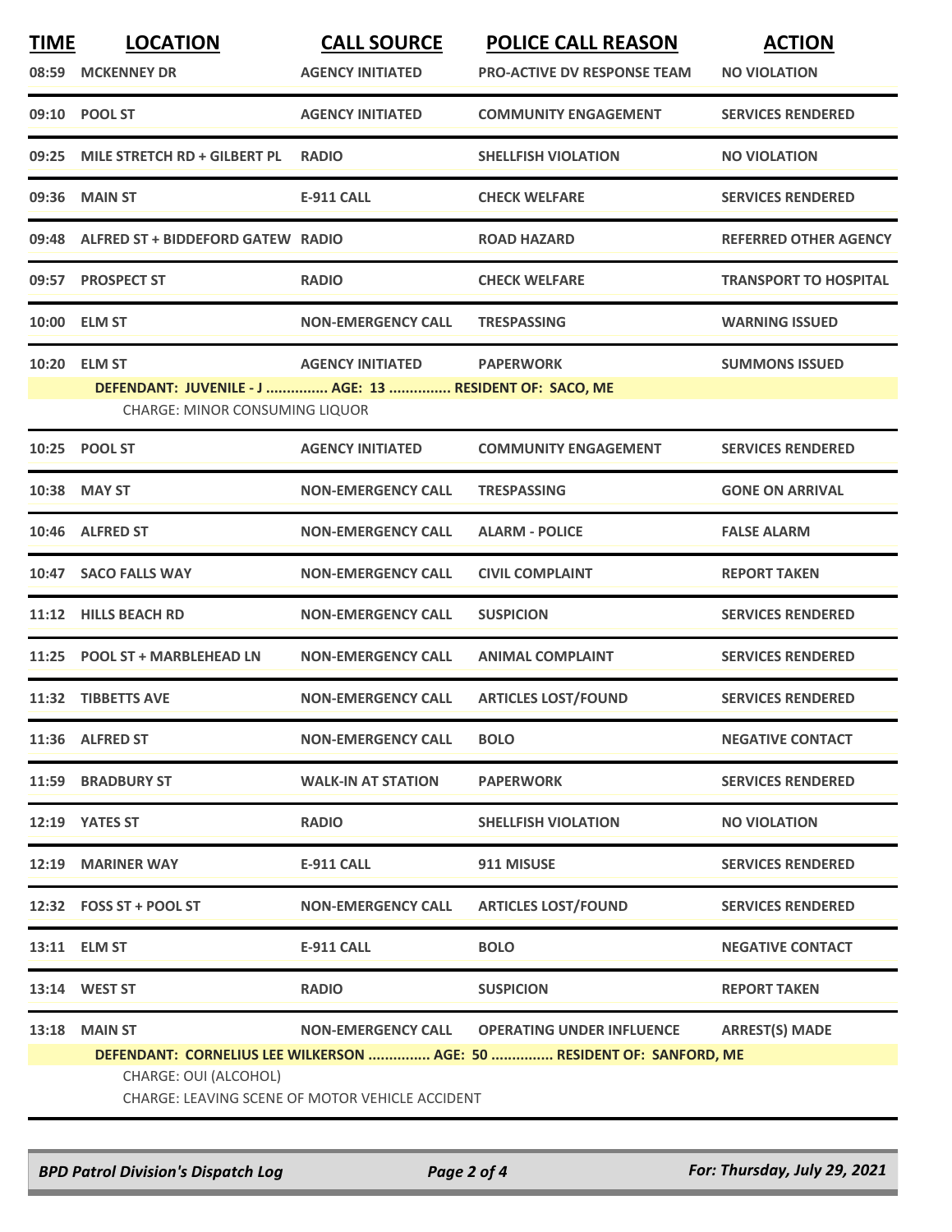| <b>TIME</b><br>13:20                                     | <b>LOCATION</b><br><b>GRANITE ST</b>           | <b>CALL SOURCE</b><br><b>NON-EMERGENCY CALL</b>                                                       | <b>POLICE CALL REASON</b><br><b>SUSPICION</b>                     | <b>ACTION</b><br><b>SERVICES RENDERED</b> |
|----------------------------------------------------------|------------------------------------------------|-------------------------------------------------------------------------------------------------------|-------------------------------------------------------------------|-------------------------------------------|
| 13:49                                                    | <b>ALFRED ST</b>                               | <b>E-911 CALL</b>                                                                                     | <b>VEHICLE CRASH - POLICE ONLY</b>                                | <b>REPORT TAKEN</b>                       |
| 14:09                                                    | ALFRED ST + BIDDEFORD GATEW NON-EMERGENCY CALL |                                                                                                       | <b>ANIMAL COMPLAINT</b>                                           | <b>GONE ON ARRIVAL</b>                    |
| 14:45                                                    | <b>ALFRED ST</b>                               | <b>NON-EMERGENCY CALL</b>                                                                             | <b>ASSAULT</b>                                                    | <b>REPORT TAKEN</b>                       |
|                                                          | 15:20    FOSS ST                               | <b>WALK-IN AT STATION</b>                                                                             | <b>PARKING COMPLAINT</b>                                          | <b>SERVICES RENDERED</b>                  |
| 15:28                                                    | HIGH ST                                        | <b>E-911 CALL</b>                                                                                     | <b>DISTURBANCE / NOISE</b>                                        | <b>UNFOUNDED</b>                          |
| 15:46                                                    | <b>HORRIGAN CT</b>                             | <b>AGENCY INITIATED</b>                                                                               | <b>COMMUNITY ENGAGEMENT</b>                                       | <b>SERVICES RENDERED</b>                  |
|                                                          | 15:52 MAIN ST                                  | <b>AGENCY INITIATED</b>                                                                               | <b>COMMUNITY ENGAGEMENT</b>                                       | <b>NO VIOLATION</b>                       |
| 16:13                                                    | <b>PRECOURT ST + ALFRED ST</b>                 | <b>E-911 CALL</b>                                                                                     | <b>DISABLED VEHICLE</b>                                           | <b>SERVICES RENDERED</b>                  |
|                                                          | 16:43 HARVEY ST                                | <b>E-911 CALL</b>                                                                                     | 911 MISUSE                                                        | <b>SERVICES RENDERED</b>                  |
| 16:47                                                    | <b>GUINEA RD</b>                               | <b>AGENCY INITIATED</b>                                                                               | <b>ANIMAL COMPLAINT</b>                                           | <b>SERVICES RENDERED</b>                  |
| 17:02                                                    | <b>POMERLEAU ST</b>                            | <b>E-911 CALL</b>                                                                                     | <b>DOMESTIC COMPLAINTS</b>                                        | <b>REPORT TAKEN</b>                       |
| 17:11                                                    | <b>HARDING ST</b>                              | <b>NON-EMERGENCY CALL</b>                                                                             | <b>BURGLARY OF A MOTOR VEHICLE</b>                                | <b>SERVICES RENDERED</b>                  |
|                                                          | 17:24 ELM ST                                   | <b>NON-EMERGENCY CALL</b>                                                                             | <b>SUSPICION</b>                                                  | <b>SERVICES RENDERED</b>                  |
| 17:33                                                    | <b>SULLIVAN ST</b>                             | <b>NON-EMERGENCY CALL</b>                                                                             | <b>HARASSMENT</b>                                                 | <b>REPORT TAKEN</b>                       |
| 17:38                                                    | <b>PROSPECT ST + WEST ST</b>                   | <b>NON-EMERGENCY CALL</b>                                                                             | <b>PARKING COMPLAINT</b>                                          | <b>PARKING TICKET ISSUED</b>              |
|                                                          | 18:45 WENTWORTH ST                             | <b>NON-EMERGENCY CALL</b>                                                                             | <b>OUT FOR FOLLOW UP</b>                                          | <b>SERVICES RENDERED</b>                  |
|                                                          | 18:51 GREEN ST                                 | <b>NON-EMERGENCY CALL</b>                                                                             | <b>HARASSMENT</b>                                                 | <b>SERVICES RENDERED</b>                  |
|                                                          | <b>19:00 MAIN ST</b>                           | <b>NON-EMERGENCY CALL</b>                                                                             | <b>VEHICLE CRASH - POLICE ONLY</b>                                | <b>REPORT TAKEN</b>                       |
|                                                          | 19:16 ELM ST                                   | <b>NON-EMERGENCY CALL</b>                                                                             | <b>JUVENILE OFFENSES</b>                                          | <b>REPORT TAKEN</b>                       |
|                                                          | 19:32 PROSPECT ST                              | <b>NON-EMERGENCY CALL</b>                                                                             | <b>CHECK WELFARE</b>                                              | <b>SERVICES RENDERED</b>                  |
|                                                          | 19:41 WESTERN AVE                              | <b>NON-EMERGENCY CALL</b>                                                                             | <b>PARKING COMPLAINT</b>                                          | <b>NEGATIVE CONTACT</b>                   |
|                                                          | <b>20:35 FORTUNES ROCKS RD</b>                 | <b>E-911 CALL</b>                                                                                     | <b>TRESPASSING</b>                                                | <b>SUMMONS ISSUED</b>                     |
|                                                          | CHARGE: VIOLATING CONDITION OF RELEASE         | CHARGE: OPERATING WHILE LICENSE SUSPENDED OR REVOKED<br>CHARGE: OPERATING WITH SUSPENDED REGISTRATION | DEFENDANT: ALEXANDER J BELL  AGE: 34  RESIDENT OF: CROSS LAKE, ME |                                           |
|                                                          | 20:41 ALFRED ST                                | E-911 CALL                                                                                            | <b>CRIMINAL MISCHIEF</b>                                          | <b>REPORT TAKEN</b>                       |
| <b>BPD Patrol Division's Dispatch Log</b><br>Page 3 of 4 |                                                |                                                                                                       |                                                                   | For: Thursday, July 29, 2021              |